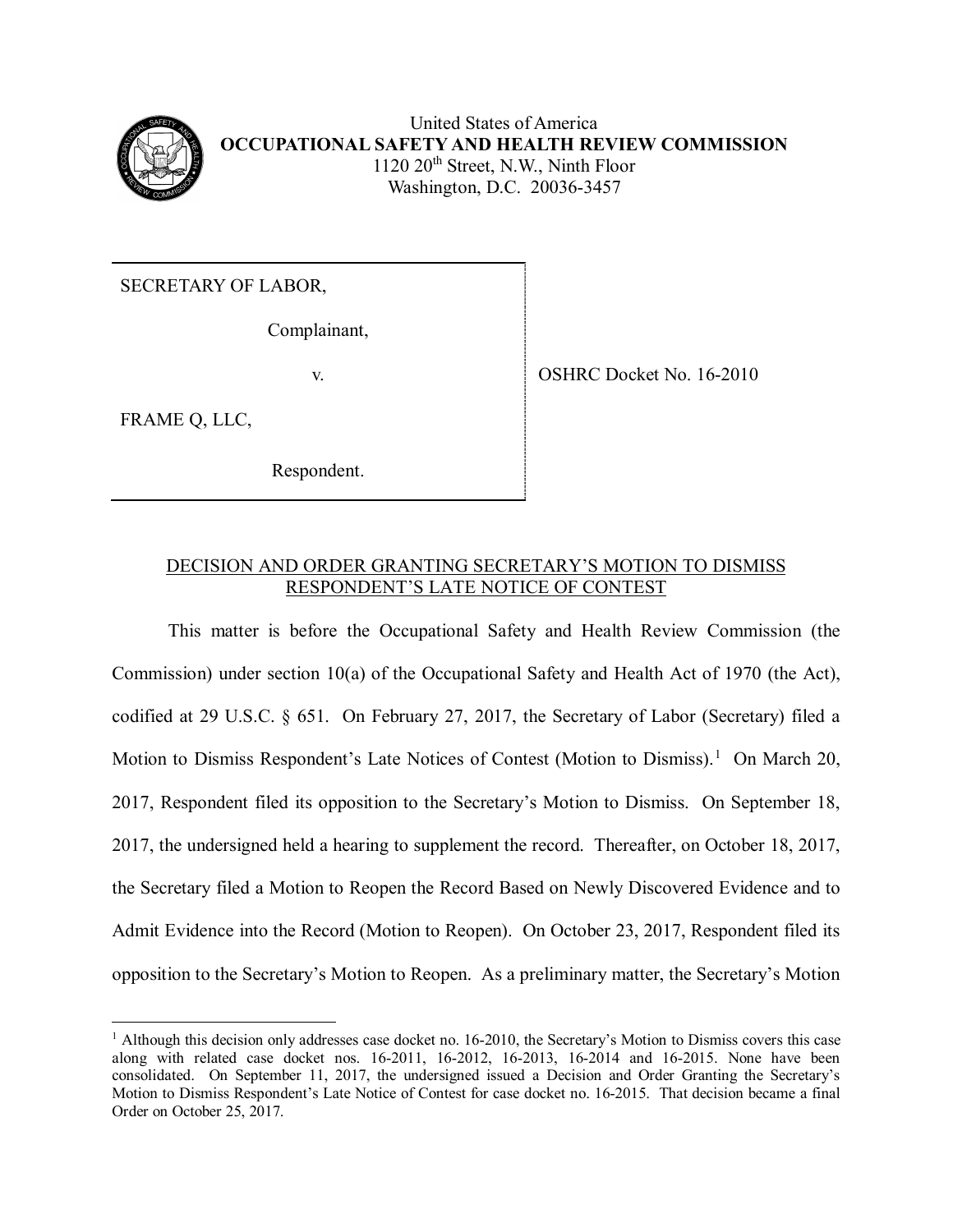to Reopen is DENIED. It would be fundamentally unfair and highly prejudicial to admit this newly discovered evidence into the record without another supplemental hearing to give Respondent the opportunity to cross examine such evidence. Additionally, the undersigned finds that the evidence of record provides a sufficient basis for a decision on the Secretary's Motion to Dismiss. For the reasons that follow, the Secretary's Motion to Dismiss case docket no. 16-2010 is hereby GRANTED.

## **Background[2](#page-1-0)**

Respondent, Frame Q, LLC (Respondent or Frame Q), is a construction company with worksites all over the Northern New Jersey Area. Tr. 34. Frame Q uses a residence as its business address. *Id*. The Occupational Safety and Health Administration (OSHA) Area Office located in Hasbrouck Heights, NJ conducted five inspections of Frame Q's various worksites across Northern New Jersey from February 24, 2015, to December 22, 2015.

As a result of an inspection of Respondent's worksite at 27 Maple Ave. in Mahwah, New Jersey 07430 on February 24, 2015, OSHA issued a Citation that included: Serious Citation 1, Item 1; Willful Citation 2, Item 1; and Repeat Citation 3, Item 1 with total proposed penalties in the amount of \$20,680.00. Ex. A to Motion to Dismiss. On June 22, 2015, the OSHA office sent a copy of the Citation to Respondent, via United States Postal Service (USPS) certified mail (tracking number 7014 3490 0001 1526 3859), to Respondent's residence and business address located at 200 B Commercial Ave., Palisades, NJ 07650 (known business address). Ex. A to Motion to Dismiss. The Citation advised Respondent that its Notice of Contest (NOC) was due within 15 working days from receipt. However, it is unclear when the Citation was received by

<span id="page-1-0"></span> $2$  The background information is based on the Secretary's Motion to Dismiss, supporting memorandum of law, and the exhibits attached thereto along with the evidence of record from the September 18, 2017, supplemental hearing. During the supplemental hearing, one document was moved and admitted into evidence without objection. It was a copy of the OSHA Area Director's affidavit (the same affidavit submitted in support of the Secretary's Motion to Dismiss). The affidavit was marked and is herein referenced as GX-1.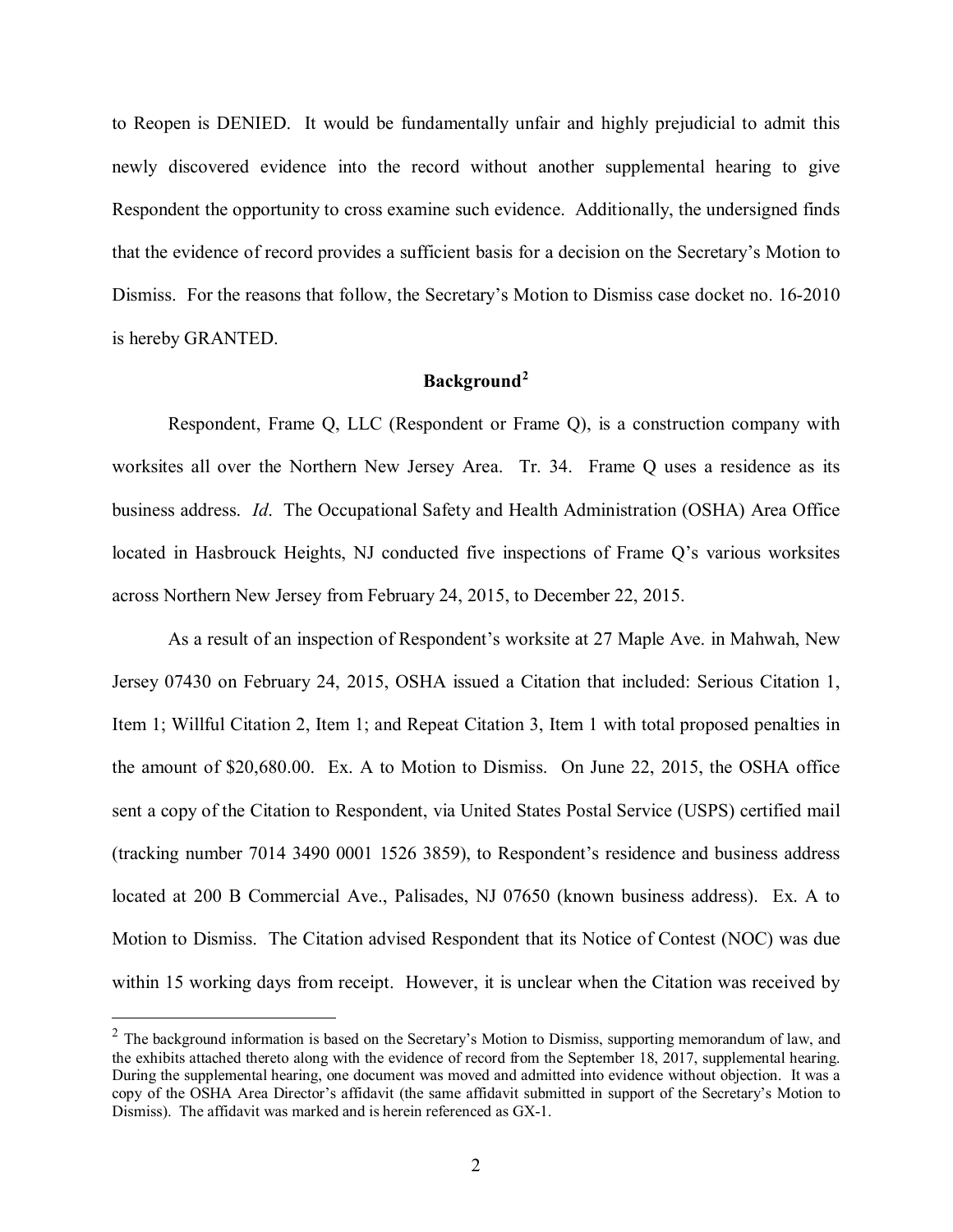Respondent because the USPS tracking sheet appended to the Secretary's Motion to Dismiss lists the package as "in transit to destination" on June 26, 2015, with no further updates. Ex. A to Motion to Dismiss. Neither the package or its green card were returned. GX-1. OSHA then mailed the Citation package, via, USPS first-class mail. *Id*. That package was not returned either. *Id*. On September 15, 2015, OSHA sent Respondent a delinquency letter indicating that payment of the proposed penalties was past due, and interest was accruing under the Debt Collections Act. Ex. A to Motion to Dismiss.

 On or about November 29, 2016, the Commission received a letter from Respondent's Attorney (dated November 23, 2016) contesting the Citation package at issue long after the NOC was due.<sup>[3](#page-2-0)</sup> Notably, the reason given, in this letter, for the delay in filing the NOC was that Respondent, Juan Quevedo, "did not fully understand OSHA rule and regulations".

#### **Discussion**

Section 10(a) of the Act requires an employer to notify OSHA within 15 working days of receiving a citation of its intent to contest the citation and/or proposed penalty. 29 U.S.C. § 659 (a). Failure to do so results in the citation becoming a final order of the Commission "and not subject to review by any court or agency." *Id.* The Commission derives its authority to grant relief from a final order from Rule 60(b) of the Federal Rules of Civil Procedure (Rule 60(b))*. Jackson Assocs. of Nassau,* 16 BNA OSHC 1261, 1263 (No. 91-0438, 1993).[4](#page-2-1)

Rule 60(b)(6) justifies relief from operation of judgment for "any other reason" other than Rules 60(b)(1)-(5). *Paddington Partners v. Bouchard*, 34 F.3d 1132, 1144 (2d Cir. 1994).

<span id="page-2-0"></span><sup>&</sup>lt;sup>3</sup> Respondent's NOC purported to contest case docket numbers: 16-2010; 16-2011; 16-2012; 16-2013; and 16-2014 along with docket no. 16-2015 which has already been adjudicated.

<span id="page-2-1"></span><sup>&</sup>lt;sup>4</sup> The Second Circuit, which has appellate jurisdiction over this case, has held that section 10(a) of the Act precludes the Commission from applying Rule 60(b) to excuse a late NOC. *Chao v. Russell P. LeFrois Builder, Inc.*, 291 F.3d 219 (2d Cir. 2002). However, the Commission has followed the holding of the Third Circuit that section 10(a) is not a bar to Commission review and that it "has jurisdiction to entertain a late notice of contest under" the excusable neglect standard of Rule 60(b). *See George Harms Constr. Co. v. Chao*, 371 F.3d 156, 161 (3d Cir. 2004). Applying either interpretation of section 10(a) to this case doesn't change the outcome.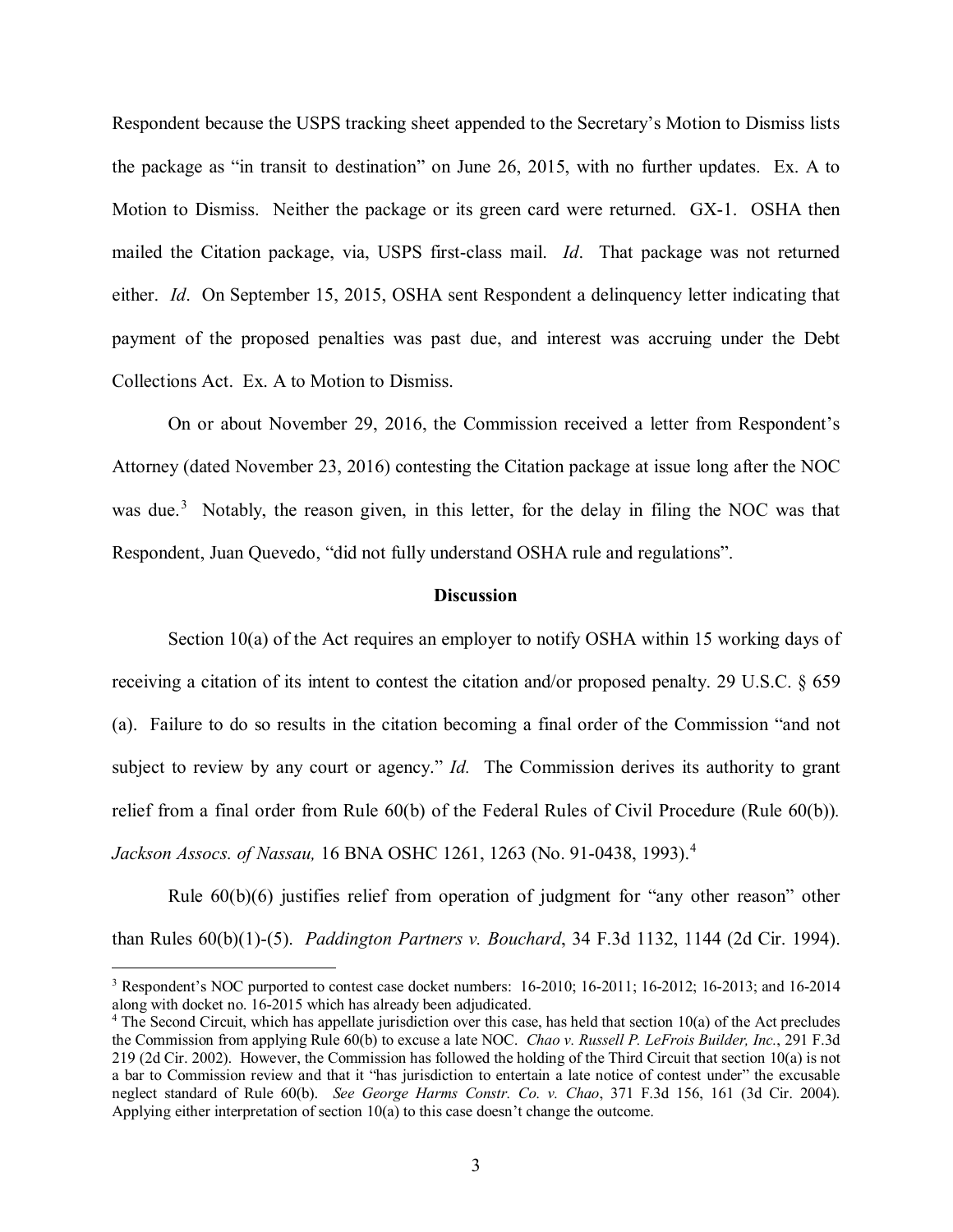This rule is a "catch all" provision, which requires a showing of "extraordinary circumstances." *Klapprott v. United States*, 335 U.S. 601, 604-609 (1949). Rule 60(b)(6) is a "catch-all" provision that is narrowly interpreted. *See, e.g., Dowell v. State Farm Fire & Cas. Co.,* 993F.2d 46, 48 (4th Cir. 1993). "Rule 60(b)(6) . . . grants federal courts broad authority to relieve a party from a final judgment . . . provided that the motion . . . is not premised on one of the grounds for relief enumerated in clauses (b)(1) through (b)(5)." *Liljeberg v. Health Servs. Acquisition Corp.*, 486 U.S. 847, 864 (1988). The rule has been described as a "grand reservoir of equitable power to do justice in a particular case." *See Compton v. Alton Steamship Co.*, 608 F.2d 96, 106 (4th Cir. 1979) (quoting 12 James Moore *et. al.*, *Moore's Federal Practice* ¶ 60.48[1](3d ed. 2017)); *see also Wesco Prods. Co. v. Alloy Auto. Co.*, 880 F.2d 981, 983 (7th Cir. 1989). The Commission has applied Rule 60(b)(6) in setting aside final judgments under circumstances such as "absence, illness, or similar disabilit[ies] [that] prevent[s] a party from acting to protect its interests." *Branciforte Builders, Inc.,* 9 BNA OSHC 2113, 2117 (No. 80-1920, 1981). The movant has the burden of demonstrating that it is entitled to relief. Additionally, a movant seeking relief under Rule  $60(b)$  must also demonstrate the existence of a meritorious defense.<sup>[5](#page-3-0)</sup> *Nw. Conduit Corp.*, 18 BNA OSHC 1948, 1951 (No. 97-851, 1999). The meritorious element can be "satisfied with minimal allegations that the employer could prove a defense if given the opportunity." *Jackson Assocs.*, 16 BNA OSHC at 1267.

Rule  $60(b)(6)$  "vests power in courts adequate to enable them to vacate judgments whenever such action is appropriate to accomplish justice." *See e.g., Klapprott*, 335 U.S. at 615 (upholding Rule 60(b)(6) motion for inmate party who was poor, ill, and, therefore, unable to

<span id="page-3-0"></span><sup>&</sup>lt;sup>5</sup>The Second Circuit has held that "[i]n order to make a sufficient showing of a meritorious defense in connection with a motion to vacate a default judgment, the defendant need not establish his defense conclusively, but he must present evidence of facts that, if proven at trial, would constitute a complete defense." *SEC v. Robert J.* McNulty, 137 F.3d 732, 740 (2d Cir. 1998).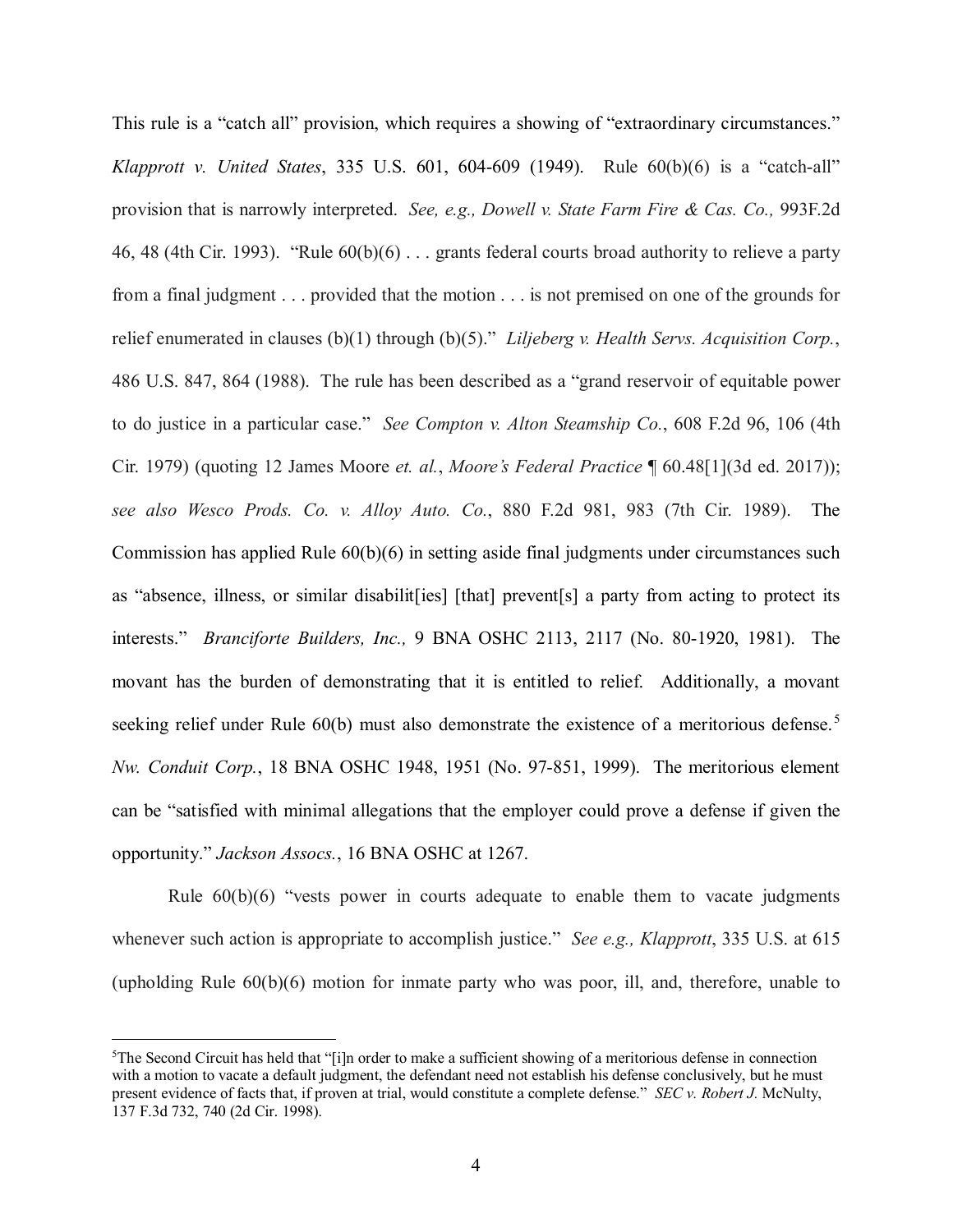oppose denaturalization proceeding in a timely manner); *accord Liljeberg*, 486 U.S. at 864 (finding judge's conflict of interest undiscoverable by parties).

This "catch-all" provision, however, does not grant courts with unfettered discretion to set aside a judgment in all cases. *Klapprott*, 335 U.S. at 615. Before a court grants a Rule  $60(b)(6)$  motion, the moving party must prove the following two elements: (1) that there are reasons for relief *other* than those set out in more specific clauses of Rule 60(b); and (2) that there is a valid reason or an *extraordinary circumstance* justifying relief. *Id*. As a matter of policy, courts are seeking to preserve a balance between serving the ends of justice and ensuring that litigation reaches an end within a finite period of time. *See, e.g., Paddington Partners* 34 F.3d at 1144; *see also Bankers Mortg. Co. v. United States*, 423 F.2d 73, 77 (5th Cir. 1970) (promoting the "sanctity of final judgments"); *Toscano v. C.I.R.*, 441 F.2d 930-34 (9th Cir. 1971) (stating that "finality of judgments . . . is an important social interest"). Here, Respondent, Juan Quevedo, claims that he didn't receive the Citation package because it was delivered to the wrong address. Tr. 52. If true, his failure to timely contest the Citation cannot be analyzed under of Rule 60(b)(1)-(5). Rather, Respondent's stated basis for relief is properly analyzed under Rule  $60(b)(6)$ .

#### *Extraordinary Circumstances*

The "other reason that justifies relief" provision requires a showing of "extraordinary circumstances" for a court to grant relief. *Liljeberg*, 486 U.S. at 863-64. This provision exists to balance the broad power vested in the court pursuant to Rule 60(b)(6) and the interest in the finality of judgments. *Blinds, Inc. v. White,* 536 F.3d 244, 255 (3d Cir. 2008). The term "extraordinary circumstances" derives from two cases, one in which relief was granted, *Klapprott*, 335 U.S. 601, 604-09 (1949), and the other in which relief was denied, *Ackermann v.*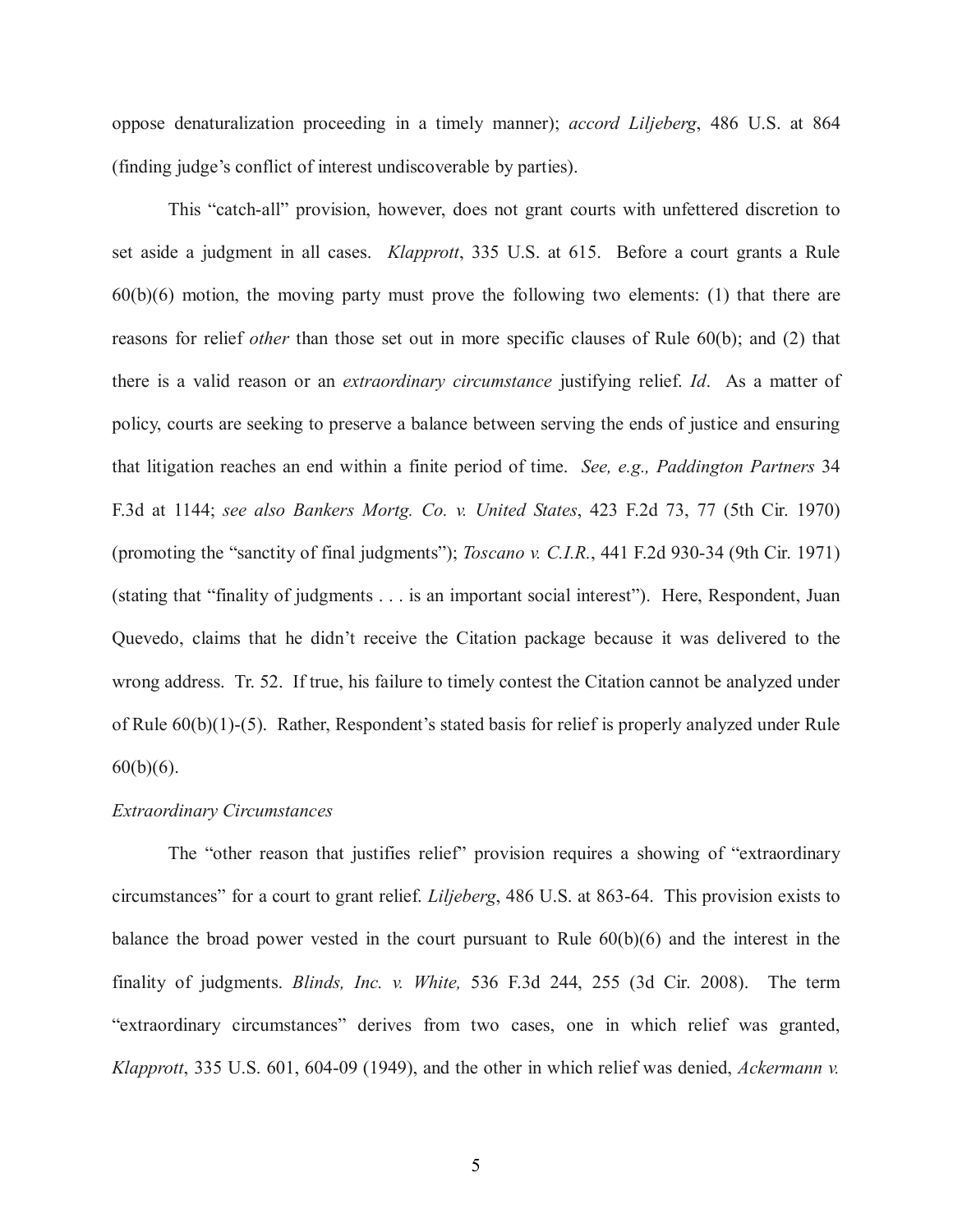*United States*, 340 U.S. 193, 195-97 (1950). In *Klapprott*, the Supreme Court granted a party 60(b)(6) relief, by ordering that a denaturalization proceeding be set aside nearly four (4) years after it was entered. *Klapprott*, 335 U.S. at 604-609*.* The denaturalization judgment was rendered by default because the movant never appeared. *Id.* During the denaturalization proceeding, the movant was ill, penniless, and had been imprisoned prior to his receipt of the denaturalization complaint. *Id*. As a result, the movant was unable to appear and defend himself in the civil denaturalization proceeding. *Id.* The Court reasoned that the movant's allegations constituted an extraordinary circumstance and could not "logically be classified as mere 'neglect' on his part." *Id.* The Court stated that the movant—jailed, weakened with illness, and without a lawyer in the denaturalization proceedings or the funds to secure one—was unable to defend himself in court. *Id.* at 613-14. One year later, the Supreme Court denied 60(b)(6) relief to a movant who failed to appeal judgment from denaturalization proceedings in which he was represented by counsel. *Ackerman,* 340 U.S. at 195-197. In so doing, the Court distinguished its decision in *Ackerman* from that in *Klapprott* noting the difference was "choice and no choice, imprisonment and freedom of action; no trial and trial; no counsel and counsel; [and] no chance for negligence and inexcusable negligence." *Ackerman,* 340 U.S. at 202. More recently, the Supreme Court held that a district court's denial of petitioner's motion under Rule 60(b)(6) was an abuse of discretion after finding that petitioner clearly established ineffective assistance of counsel in a capital murder case. *Buck v. Davis*, 580 U.S. \_\_, 137 S.Ct. 759 (2017).

The Commission has also decided cases dealing with Rule 60(b)(6) jurisdiction. Consistent with the Supreme Court's analysis, the Commission has held that a party seeking relief under Rule 60(b)(6) has the burden of persuasion that there are "extraordinary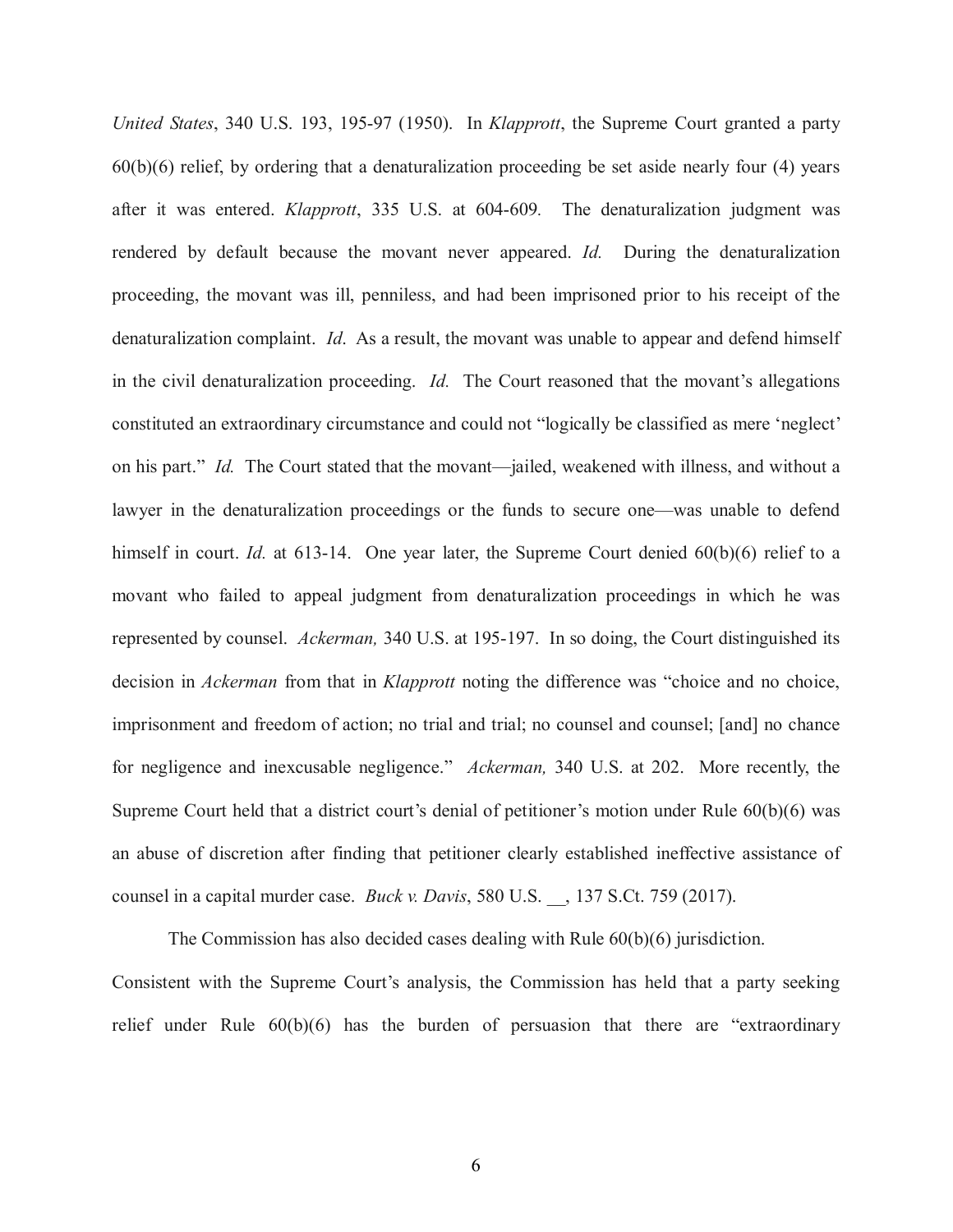circumstances showing that the employer is faultless in the delay." *Treeman Landscaping*, 25 BNA OSHC 2048, 2048 (No. 10-2333, 2016).

Although Respondent, Juan Quevedo, cannot prove that he did not receive the Citation package, in order to show "extraordinary circumstances" warranting relief under Rule 60(b)(6), he must, at a minimum, show that he played no role in causing his NOC to be filed late.

### *Sufficiency of Service*

The Commission has consistently held  $\S$  10(a) of the Act governs service of citations. *B.J. Hughes, Inc*., 7 BNA OSHC 1471, 1474 n. 6 (No. 76-2165, 1979). It requires the Secretary to "notify the employer by certified mail of the penalty…". It provides no more specificity. In *B.J. Hughes*, the Commission addressed the Secretary's obligation under § 10(a), holding that the test to be applied in determining whether service is proper is whether the service is reasonably calculated to provide an employer with knowledge of the citation and notification of proposed penalty and an opportunity to determine whether to abate or contest. *B.J. Hughes,* 7 BNA OSHC at 1474. In the case at bar, the evidence reflects that the Citation package was mailed through USPS certified mail return receipt requested. GX-1. The Citation package was mailed to Respondent's known business address. Ex. A to Motion to Dismiss. However, neither the package nor receipt were returned. As a follow-up, OSHA mailed the Citation package a second time using regular mail. Tr. 23-24.

In *Powell v. Commissioner*, 958 F.2d 53, 54 (4th Cir. 1992) the court held that, in the absence of evidence to the contrary, it is reasonable to presume that the United States Postal Service officials have properly discharged their duties. Normally, the fact that OSHA mailed the Citation packages using the Postal Service would entitle it to a presumption of delivery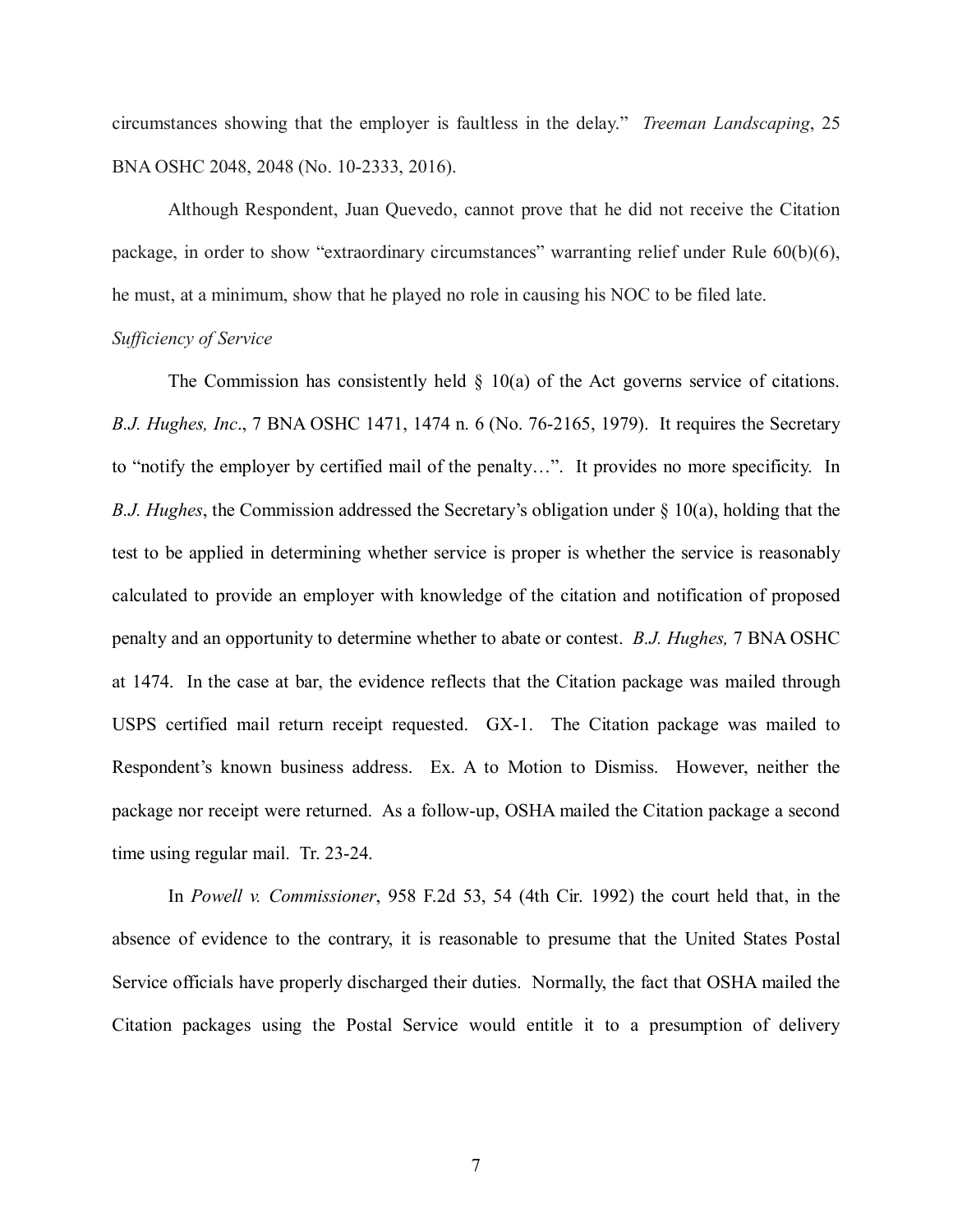regardless of Respondent's assertion of non-receipt. *See Rosenthal v. Walker*, 111 U.S. 185, 193 (1884), that notes

If a letter properly directed is proved to have been either put into the post-office or delivered to the postman, it is presumed, from the known course of business in the post-office department, that it reached its destination at the regular time, and was received by the person to whom it was addressed.

However, the common law mailbox rule presumption is rebuttable with evidence that the letter was never received. *Rios v. Nicholson*, 490 F.3d 928, 931 (Fed. Cir. 2007). "If there is opposing evidence that the letter was not received, the trier of fact must weigh the evidence 'with all the other circumstances of the case' to determine whether the letter was actually received." *Tatum v. MSPB*, 482 F. App'x. 554, 556 (Fed. Cir. 2012) (unpublished) (citing *Rios v. Nicholson*, 490 F.3d at 931 (2007)). Juan Quevedo testified that he only received one Citation Package (16-2015). Tr. 51. The reason Mr. Quevedo gave for receiving only one Citation is that he moved from his known business address and residence to which the Citations at issue were sent to  $315$  7<sup>th</sup> Street in Fairview, NJ on or about July 4, 2015. Tr. 51-52. Although Mr. Quevedo conceded that he did not forward his mail to the new address through the Postal Service, he claimed that he informed OSHA of his new address. Tr. 52. However, Mr. Quevedo's claim of notification to OSHA is controverted by two OSHA Compliance Officers (CO). CO Howard Dixon testified that he conducted an inspection of a Frame Q worksite on December 22, 2015, months after Mr. Quevedo said he moved. Tr. 38. During that inspection, CO Dixon had a conversation with Mr. Quevedo, by phone, in which he was given the known business address in Palisades Park. Tr. 38-39. CO Sydenstricker testified that he too conducted an inspection of a Frame Q worksite in 2015. Tr. 44. At that time, he spoke to Mr. Quevedo, in person, and was also given the known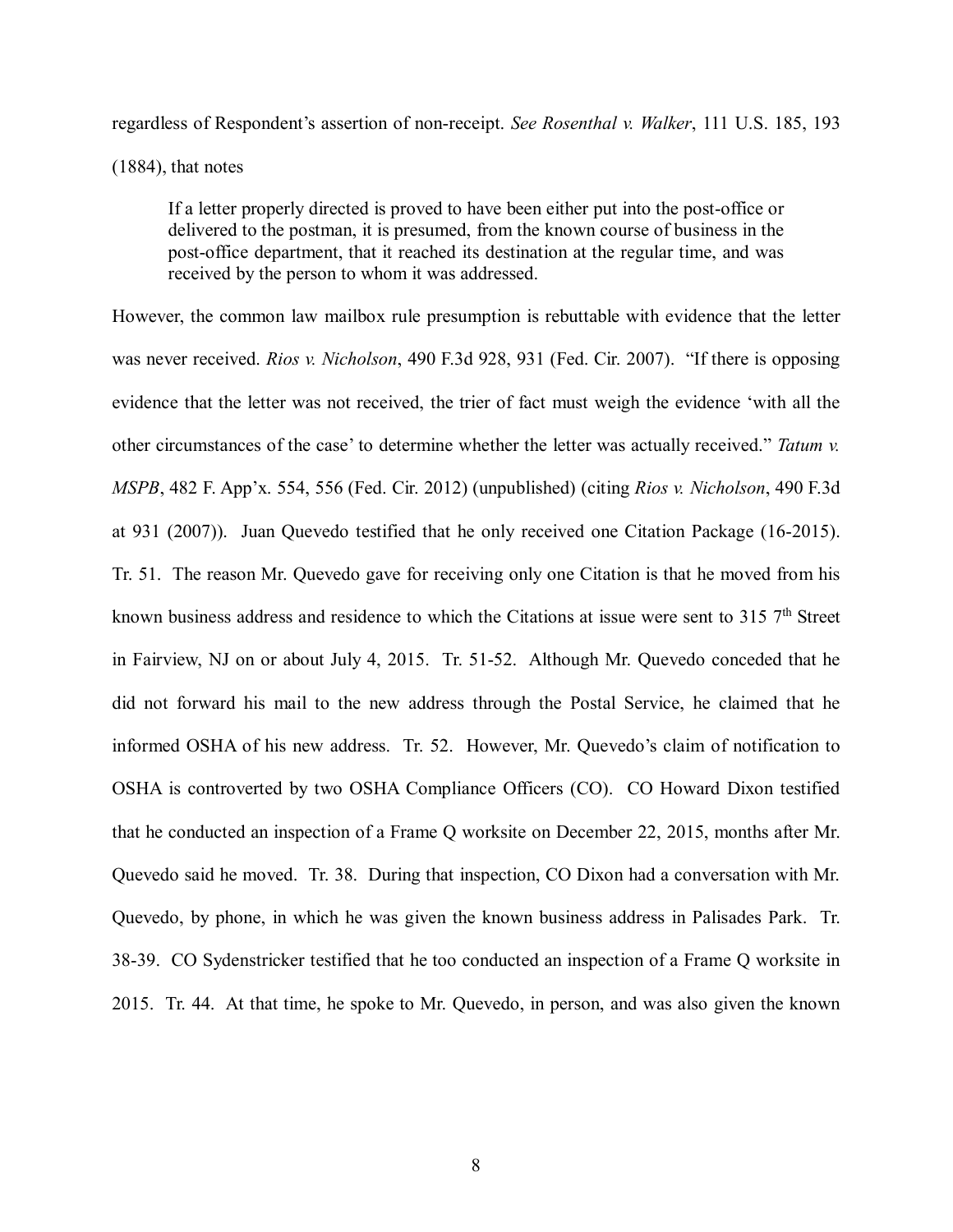business address.<sup>[6](#page-8-0)</sup> Tr. 45-46. OSHA Area Director, Lisa Levy testified that she had no information regarding an address for Frame Q other than the one in Palisades Park. Tr. 25. The weight of the evidence does not support Mr. Quevedo's claim that he informed OSHA of his new address in Fairview, NJ, neither does it rebut the presumption that USPS delivered or attempted to deliver the Citation package.

Mr. Quevedo admitted, under oath, that he did not forward his mail to the new address by filing a change of address form with the USPS. Tr. 52. He went on to claim that he almost doesn't receive mail which, if true, is likely a result of his failure to forward his mail. *Id*. Mr. Quevedo's decision not to forward his mail is inconsistent with the Commission's expectations of how responsible employers should handle such matters. *See La.-Pac. Corp.*, 13 BNA OSHC 2020, 2021 (No. 86-1266, 1989) (holding that the Commission expects employers to maintain orderly procedures for handling important documents). Clearly, failing to forward mail to a new address falls short of an "orderly procedure" for receiving or handling important documents such as Citation packages. Also, Mr. Quevedo testified that he had relatives still living at the old address (200 B Commercial Ave., Palisades Park, NJ) after he moved to Fairview, NJ. Tr. 53. His mom lived in the old address after he moved as did his sister. Tr. 55-56. According to Mr. Quevedo, his sister forwards mail to him although she never told him that she received any mail from OSHA. Tr. 56.

Although the facts of the case before the court are not on point with those in the *Ackerman* case, the rationale used by the Court in *Ackerman* sheds light on whether "extraordinary circumstances" exists here. As in *Ackerman*, Mr. Quevedo's fate rests on his own

<span id="page-8-0"></span><sup>&</sup>lt;sup>6</sup> When Mr. Quevedo spoke to CO Sydenstricker, the two conversed in Spanish. Tr. 57. This is important because Mr. Quevedo used the assistance of a Spanish interpreter at the hearing. However, it was clear to the undersigned that Mr. Quevedo understands some English based on the number of times, during the hearing, he attempted to answer questions without the aid of the interpreter.